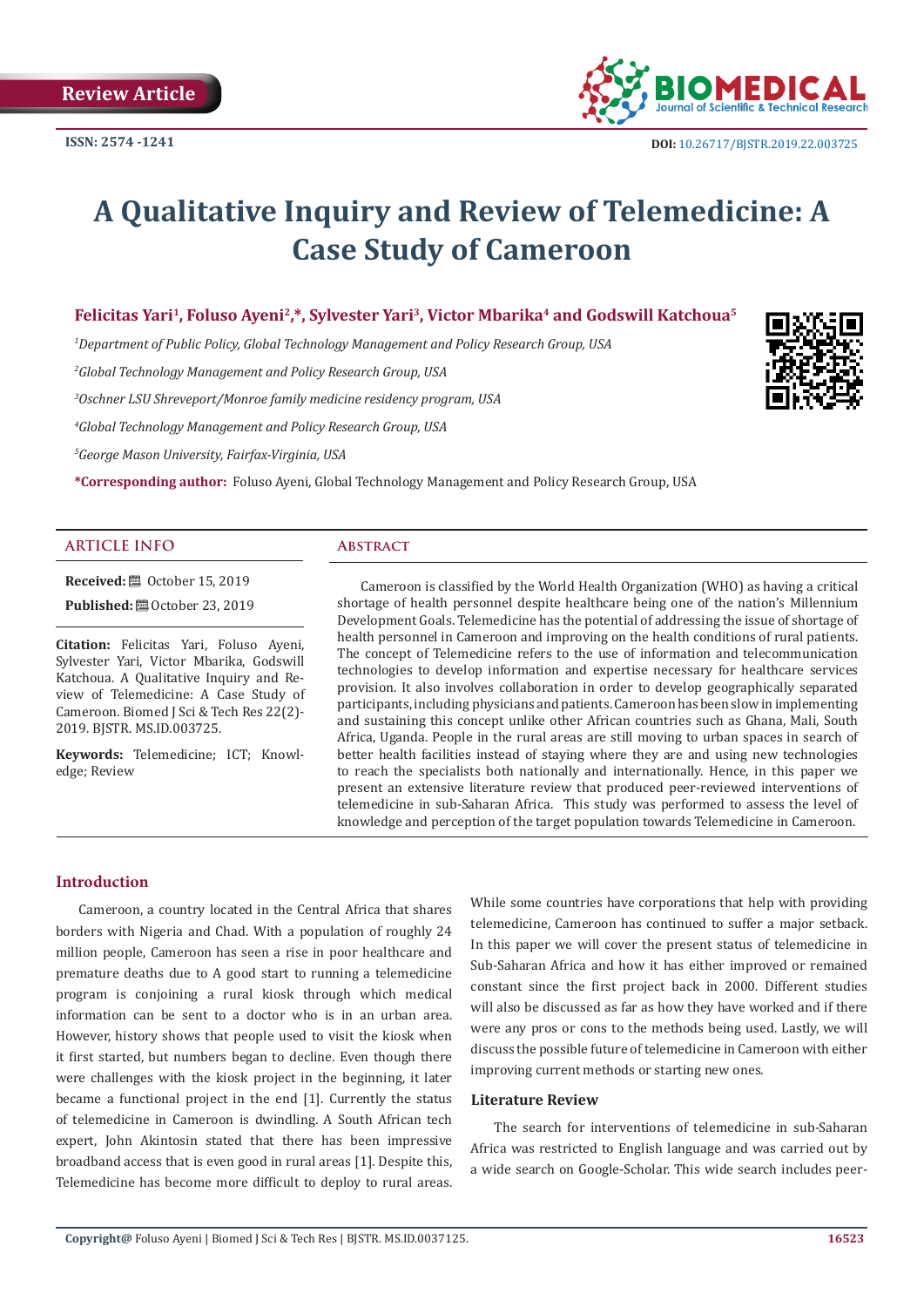reviewed journals, conference proceedings, books and archives from World Health Organization. To retrieve best results, the following databases and literature resources, PUB MED and Southern University Online. Library. In all, we identified around 110 sources, which were reduced to 20. This reduction was based on our inclusion criteria which are our keywords. The result of database search, that is, the peer-reviewed definitions are listed below (Table 1).

**Table 1:** Literature Study Summaries.

| S/N            | Author/Year                                  | <b>Title</b>                                                                                                                                                                 | Type of<br>study               | Sample                                                                             | <b>Data Collection</b><br>Approach | <b>Limitations</b>                                                                                                                                                                                                                                                   | <b>Key Findings</b>                                                                                                                                                                                                                                                                |
|----------------|----------------------------------------------|------------------------------------------------------------------------------------------------------------------------------------------------------------------------------|--------------------------------|------------------------------------------------------------------------------------|------------------------------------|----------------------------------------------------------------------------------------------------------------------------------------------------------------------------------------------------------------------------------------------------------------------|------------------------------------------------------------------------------------------------------------------------------------------------------------------------------------------------------------------------------------------------------------------------------------|
| $\mathbf{1}$   | Edoh T et al.<br>(2016)                      | Predicting<br>Telemedicine system<br>user satisfaction in Sub<br>Saharan Africa                                                                                              | Mixed<br>Method                | 20 patients and<br>5 healthcare<br>practitioners                                   | Survey and<br>interviews           | The study did not investigate<br>how the prediction of<br>user satisfaction levels<br>could influence system<br>implementation and the use<br>or launch of tele-healthcare<br>solutions for improving<br>healthcare provision in<br>medically underserved<br>regions | The outcomes in<br>our study may help<br>eHealth application and<br>telemedicine developers<br>to predict user satisfaction<br>with an application<br>without conducting a<br>costly survey to evaluate<br>QoE and subsequently fix<br>any issues to increase QoS<br>and thus QoE. |
| $\overline{2}$ | Mars M<br>(2013)                             | Telemedicine and<br>advances in urban<br>and rural health care<br>delivery in Africa                                                                                         | Qualitative<br>research        | Case study<br>reviews                                                              | Systematic<br>literature review    | Legal and ethical issues in<br>Telemedicine have not been<br>resolved in Africa and there<br>are still a lot of obstacles in<br>Telemedicine adoption.                                                                                                               | Tele education is lacking<br>in Africa and mobile<br>phones have the potential<br>to skyrocket the use of<br>Telemedicine in Africa                                                                                                                                                |
| 3              | Ekanoye F et<br>al. (2017)                   | Telemedicine diffusion<br>in a developing<br>country: A case of<br>Nigeria                                                                                                   | <b>Qualitative</b><br>research | Case Study                                                                         | Systematic<br>literature review    | Lack of proper Telemedicine<br>structure in Nigeria                                                                                                                                                                                                                  | In order for Telemedicine<br>to function properly in SSA<br>there must be improved<br>infrastructure vision<br>finance training programs<br>and enough doctors on call<br>to name a few.                                                                                           |
| $\overline{4}$ | Shiferaw <sub>F</sub><br>& Zolfo M<br>(2012) | The role of Information<br>and Communication<br>Technology towards<br>universal health<br>coverage: the first<br>steps of a Telemedicine<br>project in Ethiopia              | Mixed<br>Method                | 10 sites for<br>pilot study and<br>20 physicians<br>trained.                       | Descriptive Case<br>study          | The pilot study failed<br>due to the fact that it<br>was implemented by few<br>practitioners in few places<br>and the results cannot be<br>generalized                                                                                                               | The study proved that ICT<br>application could reduce<br>shortage of healthcare<br>personnel in Ethiopia<br>and that other factors<br>such as e-governance<br>should be considered for<br>Telemedicine to succeed in<br>Ethiopia.                                                  |
| 5              | Bediang G et<br>al.(2014)                    | The RAFT<br>Telemedicine network:<br>lessons learnt and<br>perspectives from a<br>decade of educational<br>and clinical services<br>in low- and middle<br>-income countries. | Qualitative<br>research        | Scientific<br>papers reports<br>workshop<br>proceedings<br>informal<br>discussions | Literature review                  | The RAFT project lacked<br>good methodologies for<br>impact evaluation                                                                                                                                                                                               | The RAFT project has<br>offered lots of educational<br>health care and clinical<br>programs including its<br>expansion to Nepal and<br>Bolivia.                                                                                                                                    |
| 6              | Mars M<br>(2010)                             | Health capacity<br>Development through<br>Telemedicine in Africa                                                                                                             | Qualitative<br>study           | Review of<br>literature<br>reports<br>personal<br>observation                      | Literature review                  | SSA has a shortage of health<br>workers and Telemedicine<br>and Tele-education will<br>help address shortage<br>of healthcare and lack of<br>knowledge problems                                                                                                      | Tele-education is more<br>successful in terms of<br>implementation than<br>Telemedicine                                                                                                                                                                                            |
| 7              | Jivraj I et al.<br>(2011)                    | Prevalence and<br>severity of Diabetes<br>Retinopathy in North<br>West Cameroon<br>as identified by<br>Ophthalmology                                                         | Qualitative<br>study           | 253 patients<br>eyes were<br>examined                                              | Retrospective<br>review            | Diagnosing and managing<br>the prevalence of diabetes<br>which is fast increasing in<br>Africa                                                                                                                                                                       | Out of the 253 patients'<br>eyes that were reviewed<br>Diabetic retinopathy<br>was found to be<br>common in people with<br>diabetes who attended<br>teleophthalmology clinics<br>in Northwest Cameroon.                                                                            |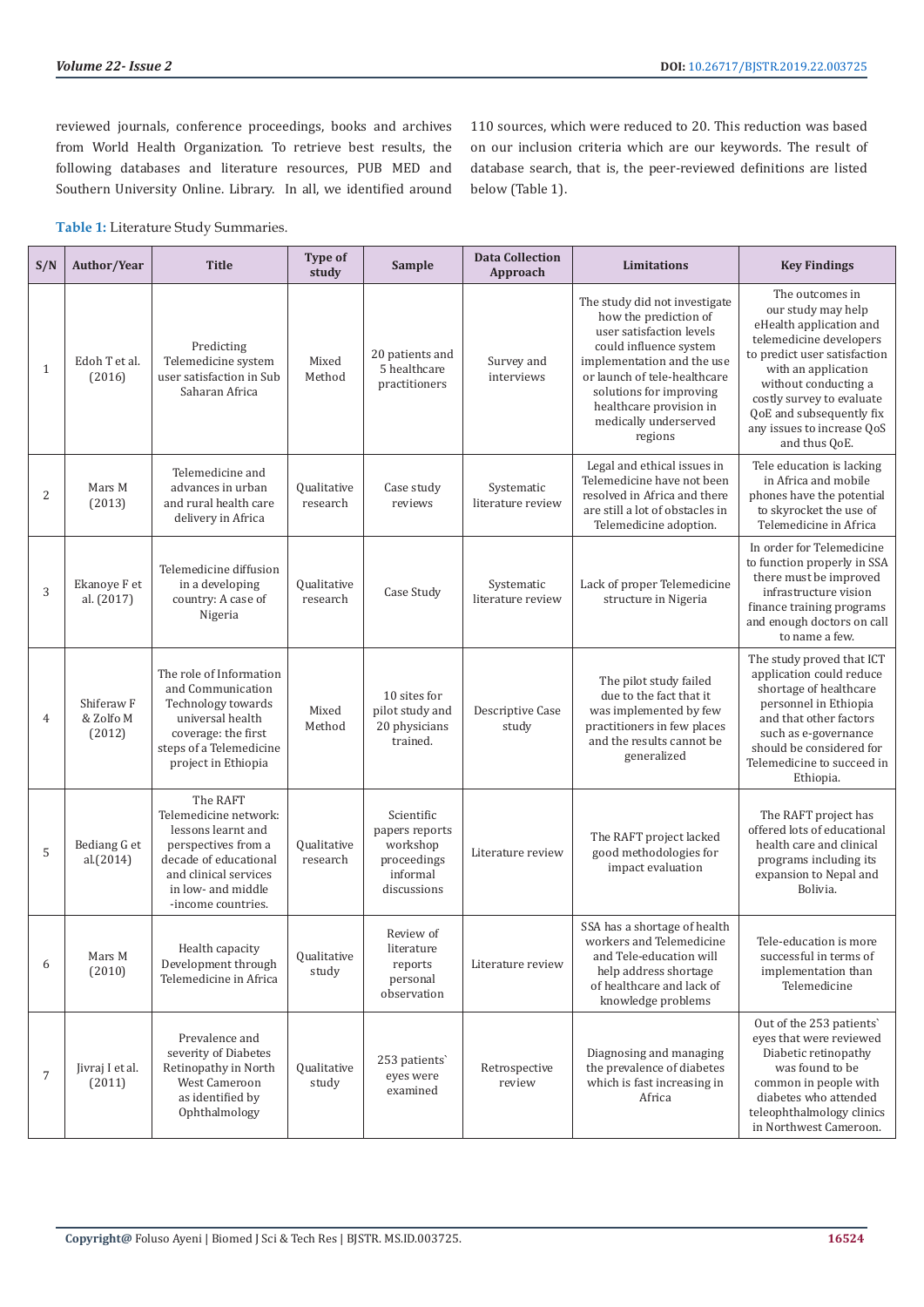| 8  | Sarfo FS et al.<br>(2017)                    | Tele-neurology in Sub<br>Saharan Africa: A<br>systematic review of<br>literature                                                                                                          | Qualitative<br>study    | Articles from<br>PubMed and<br>Cochrane<br>library from<br>January 1 1980<br>to April 30 2017<br>were reviewed | Literature review                          | Shortage of neurologists<br>networks to utilize tele<br>neurology platforms in order<br>to improve on neurology<br>care in SSA.                                  | It was observed that<br>feasibility and satisfaction<br>of participants with<br>telemedicine as well as<br>improved knowledge base<br>of participants after the<br>educational course but<br>noted access to healthcare<br>by patients did not ch No<br>studies have evaluated<br>the use of telemedicine<br>for care of patients with<br>neurological disorders |
|----|----------------------------------------------|-------------------------------------------------------------------------------------------------------------------------------------------------------------------------------------------|-------------------------|----------------------------------------------------------------------------------------------------------------|--------------------------------------------|------------------------------------------------------------------------------------------------------------------------------------------------------------------|------------------------------------------------------------------------------------------------------------------------------------------------------------------------------------------------------------------------------------------------------------------------------------------------------------------------------------------------------------------|
| 9  | Blaya JA et al.<br>(2010)                    | E-Health technologies<br>show promise in<br>developing countries                                                                                                                          | Mixed<br>Methods        | 2043 citations<br>searched                                                                                     | Survey interviews<br>focus groups          | Data was collected by<br>different institutions thus<br>the chances for error was<br>high                                                                        | There is an increase in the<br>number of randomized<br>trials performed over<br>the years on e-health<br>evaluation in Africa.                                                                                                                                                                                                                                   |
| 10 | Bali S (2018)                                | Barriers to<br>development of<br>Telemedicine in<br>Developing countries                                                                                                                  | Qualitative<br>Study    | <b>Articles Reports</b>                                                                                        | Literature Review                          | Policy barriers lack of<br>Telemedicine organizational<br>structures and lack of<br>physicians are all limitations                                               | Telemedicine has not yet<br>become an integral part<br>of the healthcare system<br>in Africa but growing<br>gradually                                                                                                                                                                                                                                            |
| 11 | Ruxwana NL<br>et al. (2010)                  | Reviewed articles<br>ICT applications as<br>e-health solutions in<br>rural healthcare in the<br>Eastern Cape Province<br>of South Africa The<br>potential of ICT for<br>rural communities | Mixed<br>Methods        | 38 completed<br>questionnaires                                                                                 | Questionnaires<br>interviews case<br>study | Shortage of ICT<br>infrastructure hardware and<br>software                                                                                                       | Most participating staff<br>saw their low level of ICT<br>skills as a major hindrance<br>to the growth of e-health<br>solutions and they also<br>believed that lack of<br>information is a major<br>hindrance to e-health<br>application                                                                                                                         |
| 12 | Shiferaw <sub>F</sub><br>& Zolfo M<br>(2012) | The role of information<br>communication<br>technology (ICT)<br>towards universal<br>health coverage:<br>the first steps of a<br>telemedicine project in<br>Ethiopia                      | Mixed<br>Method         | 10 healthcare<br>sites for case<br>study with two<br>physicians per<br>site                                    | Descriptive case<br>study interview        | During the implementation<br>of the project about 70%<br>of the population faced<br>connectivity issues among<br>others which led to the<br>failure of the pilot | 61% of physicians and<br>83% of nurses knew about<br>Telemedicine and how to<br>use the system                                                                                                                                                                                                                                                                   |
| 13 | <b>Scott RE</b><br>& Mars M<br>(2015)        | Telehealth in the<br>developing world:<br>current status and<br>future prospects                                                                                                          | Qualitative<br>Study    | PubMed articles<br>e-health books<br>and reports                                                               | Literature Review                          | Poverty lack of Telemedicine<br>equipment shortage of<br>health workers                                                                                          | Africa is plagued by<br>shortage of healthcare<br>personnel in rural areas<br>poor transportation<br>network and the main way<br>to resolve Telemedicine<br>issues is to establish an<br>evidence based Telehealth<br>strategy                                                                                                                                   |
| 14 | Kahn JG et al.<br>(2010)                     | Mobile' Health Needs<br>and Opportunities in<br>Developing Countries                                                                                                                      | Qualitative<br>Study    | Exhibits and<br>case studies                                                                                   | Review case study<br>exhibits              | Lack of local mhealth<br>technical capacity training                                                                                                             | There is a huge potential<br>for m-health including<br>economic outcomes                                                                                                                                                                                                                                                                                         |
| 15 | Combi C et al.<br>(2016)                     | Telemedicine for<br><b>Developing Countries</b>                                                                                                                                           | Qualitative<br>Analysis | Journals reports                                                                                               | Literature Review                          | Training and financial<br>aspects when designing<br>Telemedicine software<br>systems for developing<br>countries                                                 | A taxonomy of features of<br>Telemedicine were derived<br>from the projects and<br>systems available                                                                                                                                                                                                                                                             |
| 16 | Déglise C et<br>al. (2012)                   | SMS for disease<br>control in developing<br>countries: a systematic<br>review of mobile<br>health applications                                                                            | Qualitative<br>Study    | 98 applications<br>evaluated                                                                                   | Peer and<br>literature review              | Connectivity and lack of<br>information                                                                                                                          | Majority of the<br>applications focused<br>on HIV/AIDS using<br>bulk messaging by the<br>population. Mobile phones<br>are promising for disease<br>control interventions in<br>developing countries                                                                                                                                                              |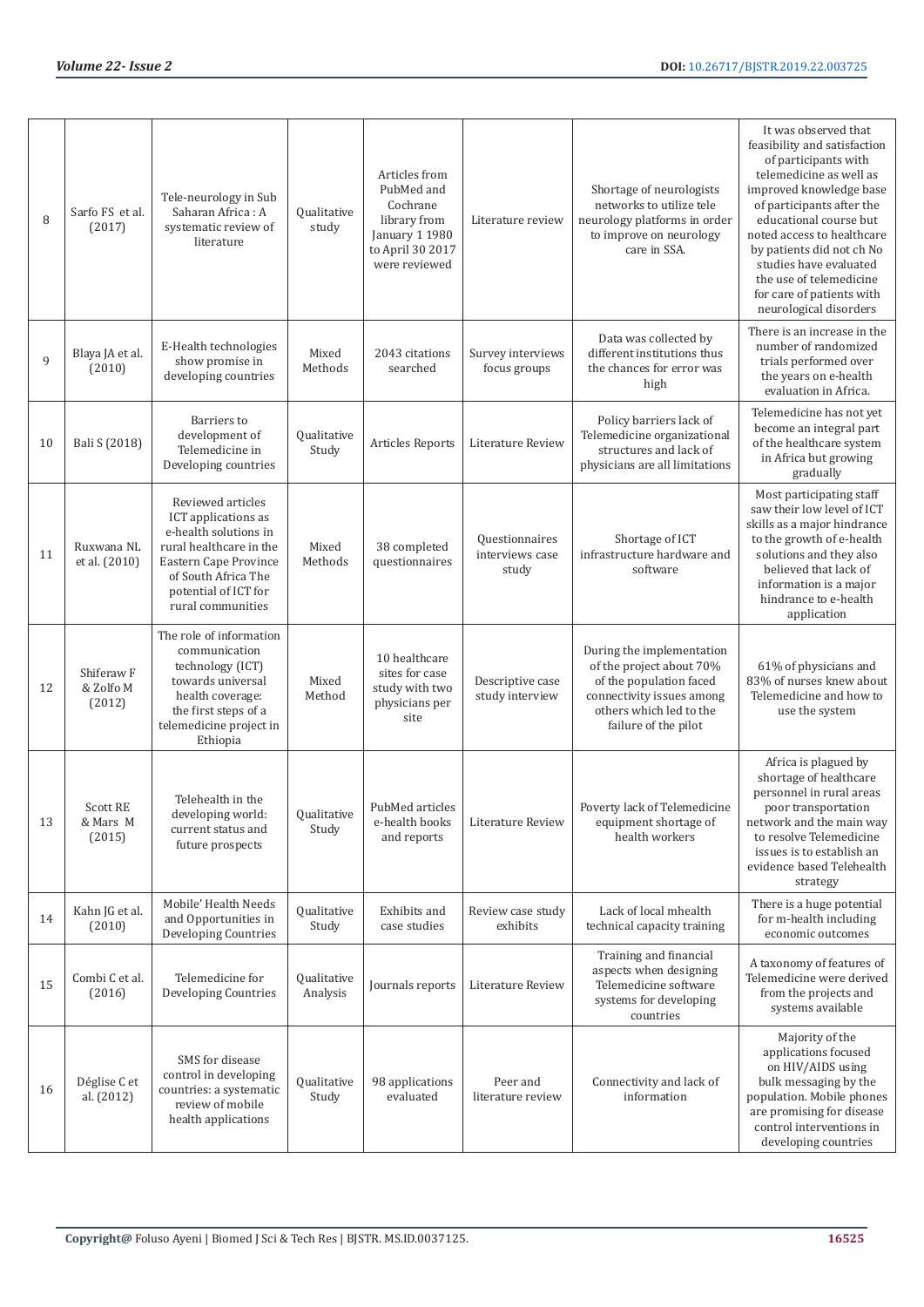| 17 | Jennings L &<br>Gagliardi L<br>(2013) | Influence of mhealth<br>interventions on<br>gender relations in<br>developing countries:<br>a systematic literature<br>review                             | Qualitative          | 173 articles<br>were retrieved<br>for review                                                 | Systematic<br>Literature Review                        | Lack of programs that<br>will transfer rather than<br>reinforce the digital divide    | Mobile phone programs<br>can influence gender<br>relations in positive ways                                                                                                                         |
|----|---------------------------------------|-----------------------------------------------------------------------------------------------------------------------------------------------------------|----------------------|----------------------------------------------------------------------------------------------|--------------------------------------------------------|---------------------------------------------------------------------------------------|-----------------------------------------------------------------------------------------------------------------------------------------------------------------------------------------------------|
| 18 | Chanda KL<br>& Shaw JG<br>(2010)      | The development of<br>telehealth as a strategy<br>to improve health care<br>services in Zambia                                                            | Descriptive<br>Study | reviews<br>personal<br>experience<br>news report                                             | Literature Review                                      | Lack of modern<br>communication technologies<br>underdevelopment financial<br>aspects | Reduces barrier between<br>patients and physicians in<br>rural areas                                                                                                                                |
| 19 | Bagayoko CO<br>et al (2014)           | Medical and economic<br>benefits of telehealth<br>in low- and middle-<br>income countries:<br>results of a study in<br>four district hospitals<br>in Mali | Mixed<br>Methods     | Ouestionnaire<br>administered<br>to healthcare<br>officials in<br>four district<br>hospitals | Survey<br>consultation logs                            | Enhanced ultrasound<br>training                                                       | Telehealth activities<br>contributed in improving<br>medical diagnostics in<br>obstetrics and cardiology<br>increase in attendance<br>records at health centers                                     |
| 20 | Bagayokoa<br>CO et al.<br>(2011)      | Can ICTs contribute to<br>efficiency and provide<br>equitable access to the<br>health care system in<br>sub-Saharan Africa?<br>The Mali experience        | Qualitative<br>Study | <b>RAFT</b> reviews<br>reports and<br>Telemedicine<br>reviews in Mali                        | There are no<br>reports on<br>unsuccessful<br>projects | There are no reports on<br>unsuccessful projects                                      | Numerous Telemedicine<br>projects were reviewed<br>including RAFT Pact-e-<br>sante including medical<br>education and the support<br>of health professionals<br>with the use of innovative<br>tools |

According to Table 1, Telemedicine is important in helping health practitioners diagnose and treat patients with the use of Information Communication Technology. The authors opined that the majority of the population in Ghana, Ethiopia and Africa as a whole living in remote areas and slums with little or no access to healthcare as well as limited benefits of being insured or no health insurance at all [2-6]. Mobile Health and other ICTs in this case is the better way to reach out to patients in remote areas with chronic diseases and lack of medical personnel to attend to them due to poverty which prevents them from moving to larger cities for treatment. This is evident from the results of case and pilot studies carried out in this communities to assess the impact of mobile Health and other ICTs which yielded positive results to a greater extent [6-12].

# **Research Design**

The purpose of this study was to use a qualitative method to determine the current state and investigate quality in Healthcare and telemedicine interventions in Cameroon. One overarching research questions guided this research: "What is the current state of healthcare in Cameroon".

#### **Participant**

The study participants that volunteered to participate in the interview were medical practitioners in Cameroon's public hospitals. Participants in the study are very familiar with the use of health information technology tools. Participants signed an informed consent form.

# **Data Collection**

The study adopted a qualitative data collection method. The interview method was chosen to obtain in-depth information in regard to telemedicine interventions

#### **Data Analysis**

Indicators from the interview protocol were identified to assist with the coding. Researchers coded the interview transcript. Themes and patterns were then compiled according to the research questions. Results from the analysis are discussed in the following sections.

# **Qualitative Results**

Results indicate several trends in telemedicine and Health Information Technology as well as various challenges that confront them in Cameroon.

# **What Do You Think About the State if Healthcare in Cameroon?**

Interviewee A felt that It is a mess. "Despite the number of doctors being trained in Cameroon each year, we still face a very high patient to doctor ratio (we have a lot of brain drain). It is even worse at the peripheries and villages. Few doctors agree to practice there, and so there is very minimal access to specialized health care. As a result of it, multiple clandestine "clinics" are opened up and manned by unqualified nurses". Interviewee B felt that A lot is wrong with the health system, not even sure where to start: Limited resources is a real problem coupled with lack of Universal Health coverage or some sort of pension scheme makes things worse. This is even more apparent when you leave the big towns "I think there is no accountability in most of our public health facilities and that's why money and the little resources are misused"; Corruption - but that's everywhere in the country so not surprising. The fact that when MDs graduate from public schools, they only receive salaries 2-3 years later (1 year later if you have the right contacts or if you're lucky) is a factor that plays into malpractices in my opinion. Also, most doctors won't want to work in remote areas where they are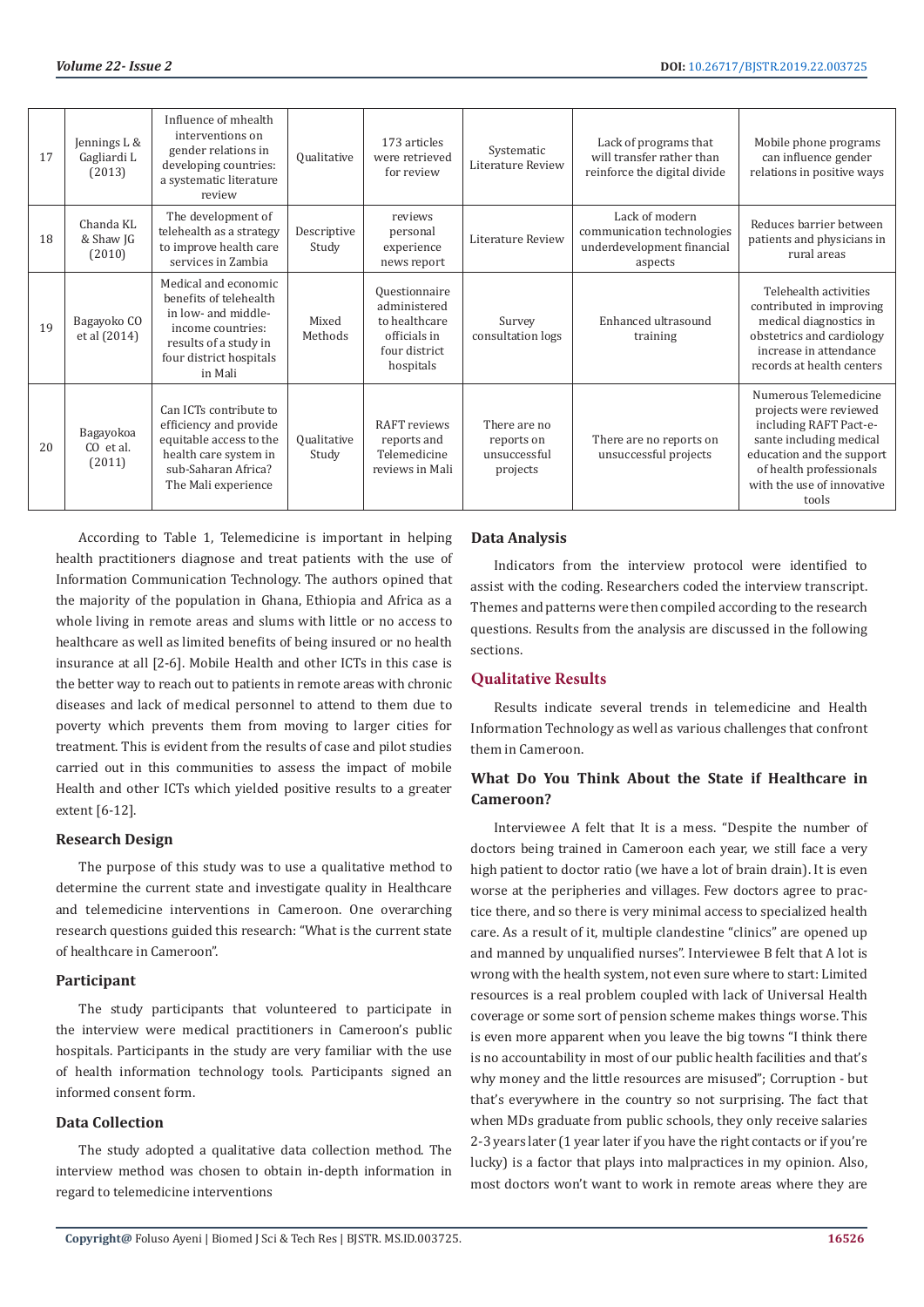sent because of the lack of resources that they have at their disposal in those facilities. "We can agree that everyone is more efficient when they have proper working conditions" [12-14]. Interview C felt disappointed "The state of health in Cameroon is still in a deplorable state. Central hospitals are grossly under equipped with majority of staff unsatisfied and unmotivated. This has bred lack of empathy towards patients .Despite an increase in number of medical doctors being posted by state ,most of them remain redundant as most of the facilities lack the basic infrastructure to enable them work. The current crises in North and South West of Cameroon has only made matters worse". Do you understand the concept of Telemedicine? If Yes respond to the next question? All interviewees understood the concept of telemedicine. Do You Think Telemedicine Can Solve the Current Healthcare Challenges in Cameroon?

Interviewee A felt "While telemedicine can never replace one on one patient contact, it will go a long way in solving some of the health problems in Cameroon [14-19]. Take the aforementioned challenges in answer 1, telemedicine can ensure patient's access to doctors, thus reducing the cost of transportation to the cities, as well as reducing polypharmacy (which is common practice when solely nurses prescribe). With the current crises in both Anglophone regions, it is even more necessary." Interviewee B felt "I don't think Telemedicine alone cannot solve healthcare challenges in Cameroon. She stated, I think that for Telemedicine to be effective, the underlying healthcare system needs to be strong. We need proper policies which are actually implemented in place etc. Telemedicine will obviously solve some problems such as cut waiting times for patients and all .But work needs to be done to: sensitize the public on this method of health care delivery. You know how skeptical people can get , and some people prefer face to face exchanges with their doctors-Confidentiality of the patient information needs to be assured-Also the Internet coverage in the country is not the most optimal and there are still people who don't use smart phone , so Telemedicine might mostly be beneficial for people in urban areas (but are they the most in need?)-Healthcare professionals need to be trained in informatics which is obviously not the case at the moment in Cameroon accountable". Interviewee "C" feels Cameroon is not ripe enough to adopt telemedicine "To begin with Cameroonians are still struggling to make ends meet with a majority still leaving in poverty, access to health care is still an issue and the state have not achieved the basic infrastructure in most of her health institutions talk less of introducing this technology which will be unarguably capital intensive.

As a nation in the  $21^{st}$  century we are still battling with power outages, horrible and unreliable internet connectivity, disgracefully bad roads, food insecurity, scarcity of portable water, shamefully bad governance and corruption in high places; Introduction of such a technology will be a misplaced priority, Rather, hospitals should be equipped, roads paved, bridges constructed, ambulance service revamped; effective presence of nurses, physicians and surgeons should be enforced and all ghost workers taken out of pay roll, charged and fine with abandonment of public office. Corruption

that sabotages public services and devastates vital infrastructure should be rooted out and penalized There are already ongoing national malaria, HIV, TB, neonatal, infant and maternal mortality control programs, their success so far just need to be evaluated and scaled up. Telemedicine will not be able to save the millions who die every year from diarrheal diseases. It will not curb spread of tuberculosis or AIDS nor will it end the many women who die of pregnancy related complications. We all know the solutions to this problem so let's \*fix the Cameroon health system\*. On other hand we can consider doing a pilot study to assess its acceptance, uses, and challenges in our own context".

# **Discussion and Conclusion**

The current study offers several implications for practice and research. First, there is a need for improving government policies and healthcare policies. The design should focus not only on the technological aspects, but also on uniformity on the goal, objectives and expectations for patients. Telemedicine is the use of medical information from one site to another, through electronic communications devices for improving a patient's health status. Telemedicine involves a various applications and services using a two-way video, email, wireless tools and other forms of telecommunication technologies. The market for telemedicine is growing rapidly across the world. One of the important qualities of telemedicine is that it puts a patient exactly into the focal point of care. There are drawbacks, of course, such as electronic glitches, physician resistance, and inadequate assessment, but there are also advantages. Those advantages include convenience, costefficiency, time saved from waiting room, expedited transmission of MRIs or X-rays, and privacy assurance. In addition, telemedicine requires communication and information infrastructure. The technical infrastructure elements differentiate depending on the telehealth services and organization plans to offer. In an environment with a shortage on healthcare staff, greater incidence of chronic, telemedicine offers a tool to improve the efficiency in the delivery of healthcare. Finally, despite the fact that telemedicine is a key component in achieving basic universal health care as suggested by the World Health Organization and United Nations Sustainable Development Goals, the result of our reviews prove that the immediate solution to the deplorable state of healthcare in Cameroon is for government to implement sound health policies rather than go the way of Telemedicine because an average Cameroonian will not be able to afford the cost of health associated with telemedicine infrastructure.

#### **References**

- 1. [Blaya JA, Fraser HS, Holt B \(2010\) E-health technologies show promise](https://www.ncbi.nlm.nih.gov/pubmed/20348068) [in developing countries. Health Affairs 29\(2\): 244-251.](https://www.ncbi.nlm.nih.gov/pubmed/20348068)
- 2. Bali, Surya (2018) Barriers to Development of Telemedicine in Developing Countries. Telemedicine. Intech Open.
- 3. Bagayoko, Cheick Oumar, [Pecoul D,](https://www.ncbi.nlm.nih.gov/pubmed/?term=Pecoul%20D%5BAuthor%5D&cauthor=true&cauthor_uid=25080312) [Niang M,](https://www.ncbi.nlm.nih.gov/pubmed/?term=Niang%20M%5BAuthor%5D&cauthor=true&cauthor_uid=25080312) [Bediang G,](https://www.ncbi.nlm.nih.gov/pubmed/?term=Bediang%20G%5BAuthor%5D&cauthor=true&cauthor_uid=25080312) et al. (2014) Medical and economic benefits of telehealth in low-and middle-income countries: results of a study in four district hospitals in Mali. BMC health services research 14(1): S9.